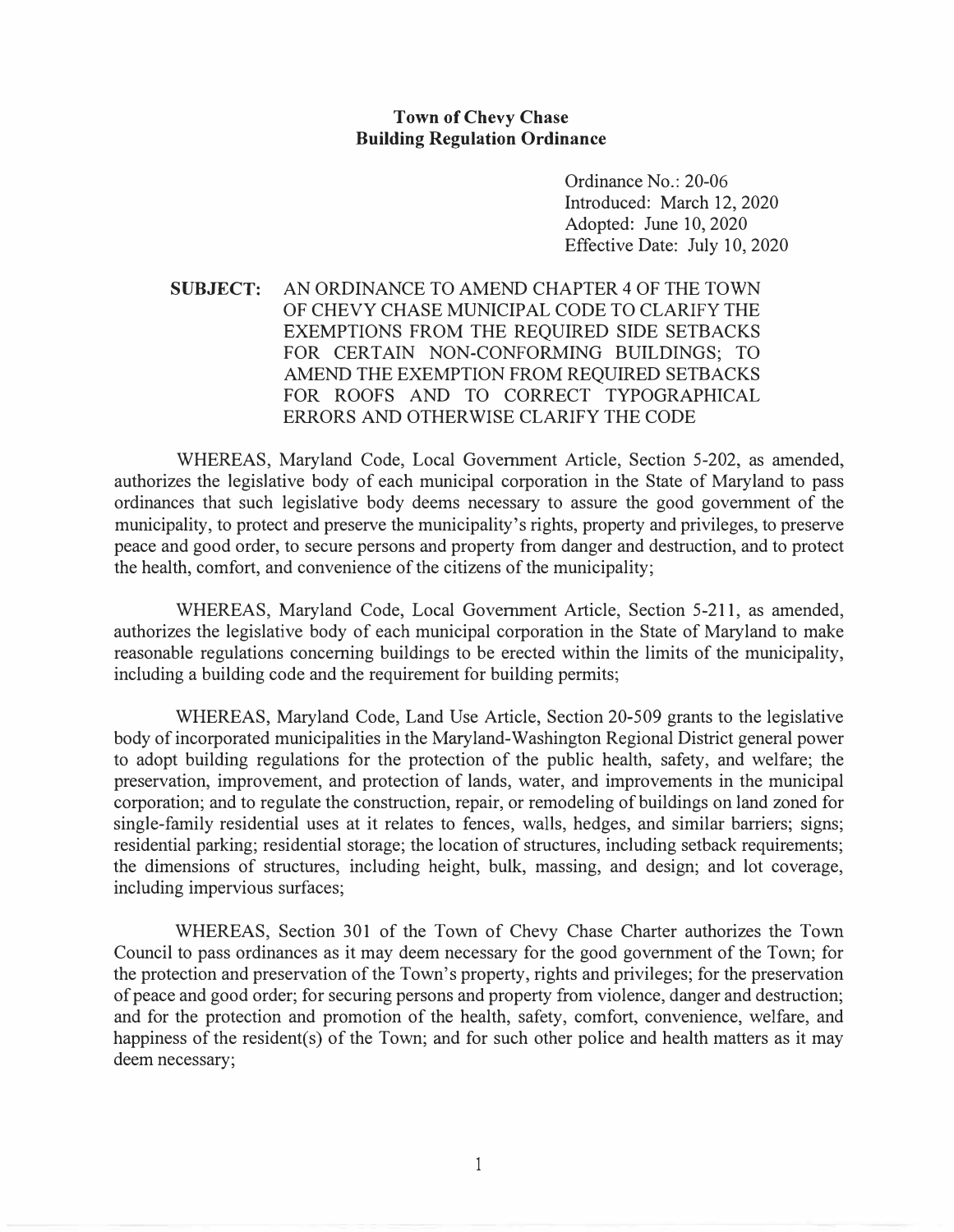WHEREAS, after proper notice to the public, the Town Council introduced the following Ordinance in an open meeting conducted on the 12th day of March, 2020;

WHEREAS, to comply with Maryland Code, Land Use Article, Section 20-509, on the 13th day of March, 2020, a copy of following Ordinance was submitted to the Montgomery County Council for its comments;

WHEREAS, the Montgomery County Council provided no comments;

WHEREAS, after proper notice to the public, and after at least thirty days from the date a copy of the following Ordinance was transmitted to the Montgomery County Council, the Town Council considered the following Ordinance in public session assembled on the 10<sup>th</sup> day of June, 2020;

WHEREAS, the Town Council finds that the ordinance as hereinafter set forth is necessary for the good government of the Town; for the protection and preservation of the Town's property, rights and privileges; for the preservation of peace and good order; for securing persons and property from violence, danger and destruction; and for the protection and promotion of the health, safety, comfort, convenience, welfare, and happiness of the residents of the Town.

NOW, THEREFORE, the Town Council of the Town of Chevy Chase does hereby adopt the following ordinance:

SECTION 1. BE IT ORDAINED AND ORDERED, this 10<sup>th</sup> day of June, 2020, by the Town Council of the Town of Chevy Chase, acting under and by virtue of the authority granted to it by the Maryland Code and the Town Charter, that the Town Code is amended to read as follows:

## Sec. 4-4. - Building location requirements; prohibitions.

(a) Front setback.

\*

- Additions to existing main buildings, corner lots: For corner lots, any and all  $(4)$ lot lines bordering upon a street shall be considered a front lot line. No additions to existing main buildings, or any part or projection thereof, may be erected or located nearer to any front lot line than:
	- a, the front building time line of the existing main building; or

 $\ast$  $\ast$ 

(b) Side setback.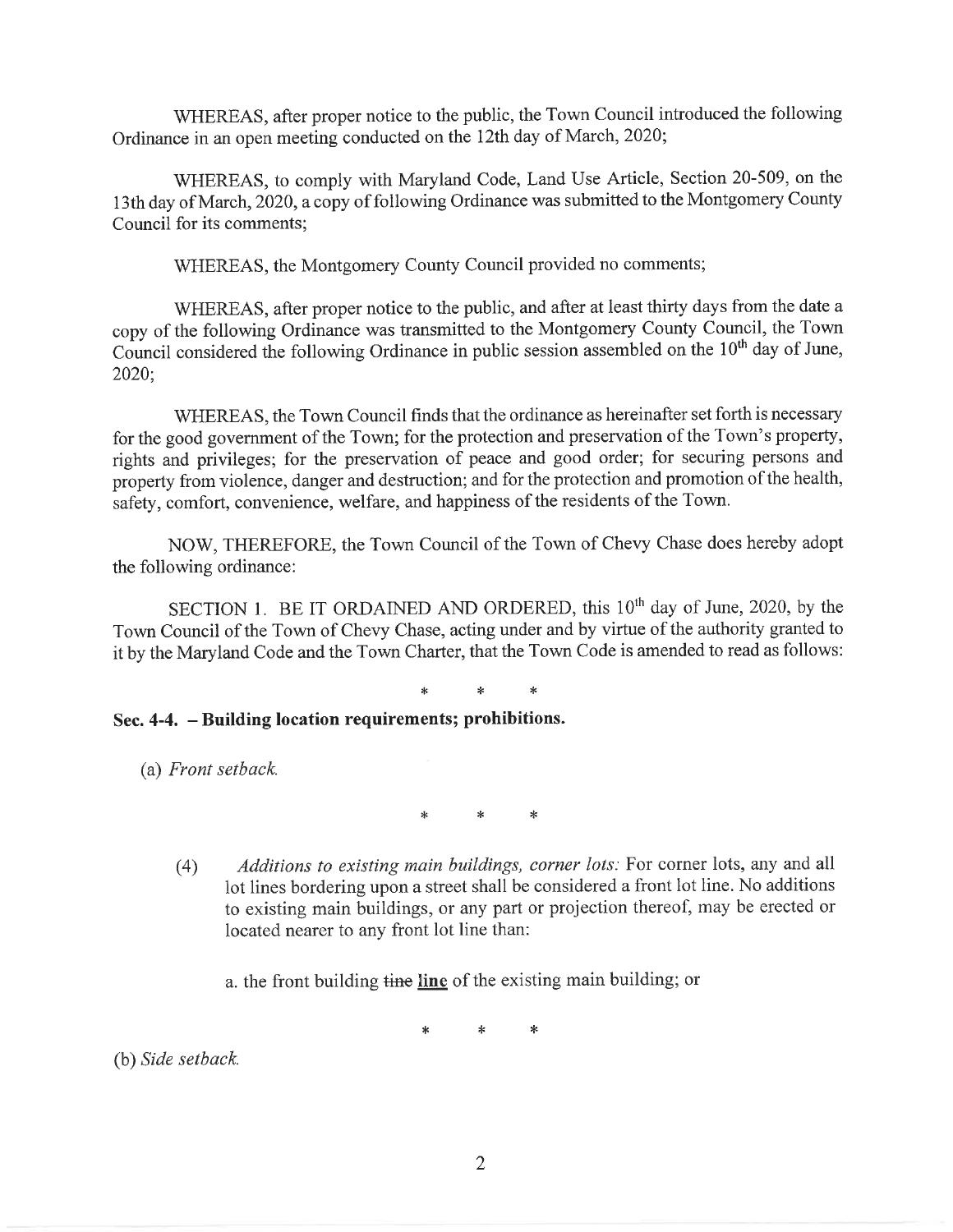- New main buildings, interior lots: No new main building, or any part or projection  $(1)$ thereof, may be erected or located nearer to a side lot line than the following setbacks:
	- Sum of both sides, Total side setback, the greater of: a.
		- Thirty (30) percent of the width of the lot as measured at the established building 1. line, or if there is no established building line, measured twenty-five (25) feet from the front lot line; or
		- Sixteen  $(16)$  feet. 2.
	- One side, the greater of:  $\mathbf{b}$ .
		- 1. Eight  $(8)$  feet; or

Forty (40) percent of the total side setbacks as required in subsection a. of this 2. paragraph.

- Additions to existing main buildings, interior lots: For additions to existing main  $(2)$ buildings, no part or projection thereof may be erected or located nearer to a side lot line than the following setbacks.:
	- a. Sum of both sides Total Side Setback, the greater of:
		- 1. Thirty (30) percent of the width of the lot as measured at either:
			- a. The established building line, if the established building line is being used to determine the front setback for the addition,  $\alpha r$
			- b. Twenty-five  $(25)$  feet from the front lot line; or
		- 2. Sixteen  $(16)$  feet.
	- b. One side, the greater of:
		- 1. Eight  $(8)$  feet; or
		- 2. Forty (40) percent of the total side setbacks as required in subsection a. of this paragraph.
	- Conforming Main Buildings: For an addition to an existing main  $\mathbf{c}$ . building that conforms to the required side setbacks, the setback for each side is measured from the wall of the main building or the proposed addition, whichever is closest to each side property line.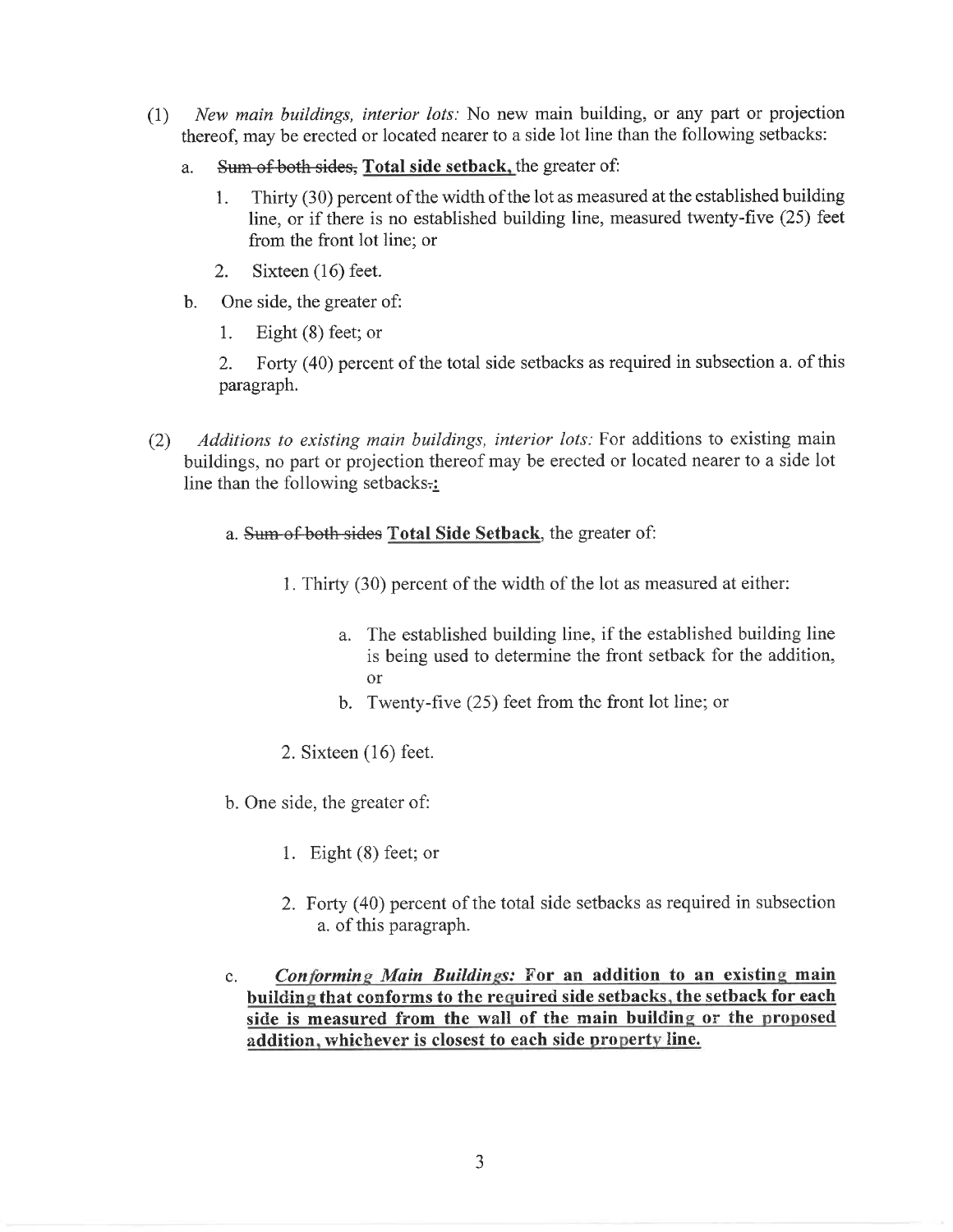- d. Nonconforming Main Buildings: Exceptions for additions to buildings on interior lots in existence as of February 22, 2006.
	- 1. An addition may be constructed to a **nonconforming** main building that is less than seven (7) feet from a side lot line on both sides without regard to the existing side setback for the sum of both sides of the main building, provided the addition independently complies with the required side setbacks. For the purposes of this subsection, the side setback for each side is measured from the wall of any addition constructed after May 15, 2020 or the proposed addition, whichever is closest to each side property line. The setbacks are not measured from any wall constructed before May 15, 2020.
	- 2. An addition may be constructed to a **nonconforming** main building that is seven (7) feet or more from a side lot line on at least one side without regard to the existing side setback for the sum of both sides of the main building, provided:
		- The addition is no closer to the side lot line than the wall of the <del>a.</del>i. existing main building on the one non-conforming side that is seven (7) feet or more from a side lot line;
		- The sum of the side setbacks equals or exceeds thirty (30) percent <del>b.</del> ii. of the width of the lot measured at the location of the addition or sixteen (16) feet, whichever is greater total side setback of the addition meets the requirements of  $4-4(b)(2)a$ . For the purposes of this subsection, the side setback for each side is measured from the wall of any addition constructed after May 15, 2020 or the proposed addition, whichever is closest to each side property line. The side setbacks are not measured from any wall constructed before May 15, 2020; and
		- $\epsilon$  iii. At least seventy (70) percent of the **above grade** area of exterior walls in existence as of February 22, 2006 is retained (including only that area which is entirely above grade). For additions that do not qualify for this exception because more than thirty (30) percent of the above grade area of exterior walls are proposed for removal, the addition must independently comply with the required side setbacks. For purposes of this subsection, the side setback for each side is measured from the wall of any addition constructed after May 15, 2020 or the proposed addition, whichever is closest to each side property line. The setbacks are not measured from any wall constructed before May 15, 2020.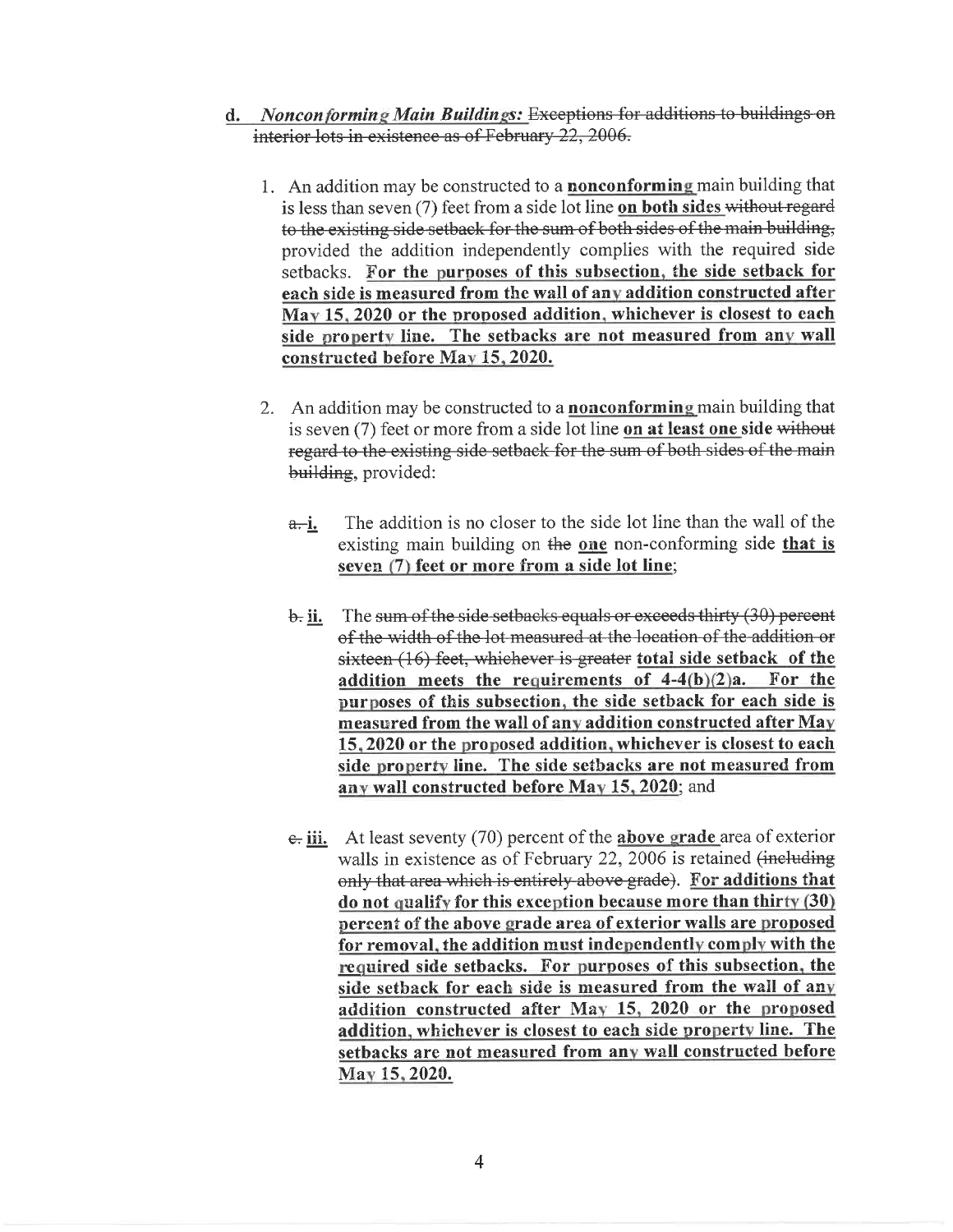$\frac{d}{dx}$  e. In the case of a building described in subsection  $\frac{d}{dx}$  4-4(b)(2)d. above, for any construction that is permitted to encroach into the building setback pursuant to subsection (d), the required setback shall be calculated in accordance with subsection  $(b)(2)$  above.

- (d) Exemptions from yard requirements for projections.
	- (1) Steps, stoops, decks, terraces, and porches.
		- a. Front or rear setback, unenclosed. Unenclosed and uncovered steps, stoops, decks, terraces, porches may extend not more than nine (9) feet into any required front or rear setback, provided, however, there may not be any encroachment into any required front setback of a corner lot when the required front setback is less than twenty-five (25) feet.
		- b. Rear setback, roofs. Steps, stoops, decks, terraces, and porches which extend into the required rear setback may be roofed but not enclosed; provided, that the roofing extends not more than three (3) feet into the required rear setback.
		- c. Front setback, roofs.
			- $(i)$ Steps, stoops, decks, terraces, and porches, which extend into the required front setback may be roofed but not enclosed; provided:
				- that the roofing may extend not extends no more than three  $(3)$  $1.$ feet into the required front setback, and.

## the roofing may not encroach into any required front setback  $2.$ of a corner lot when the required front setback is less than twenty-five (25) feet.

- Exception for main buildings existing as of April 9, 2018: For additions  $(ii)$ to main buildings existing as of *April 9, 2018*, unenclosed steps, stoops, decks, terraces, and porches which extend into the required front setback may be roofed; provided, that the roofing may extend not more than nine (9) feet beyond the established building line or twenty-five (25) feet from the front lot line, whichever is greater, provided:
	- The bottom of the eave of the roof is lower than the top of the first  $1.$ story ceiling joists, and
	- The porch roof is set back a minimum of thirteen  $(13)$  feet from  $2.$ each side lot line.